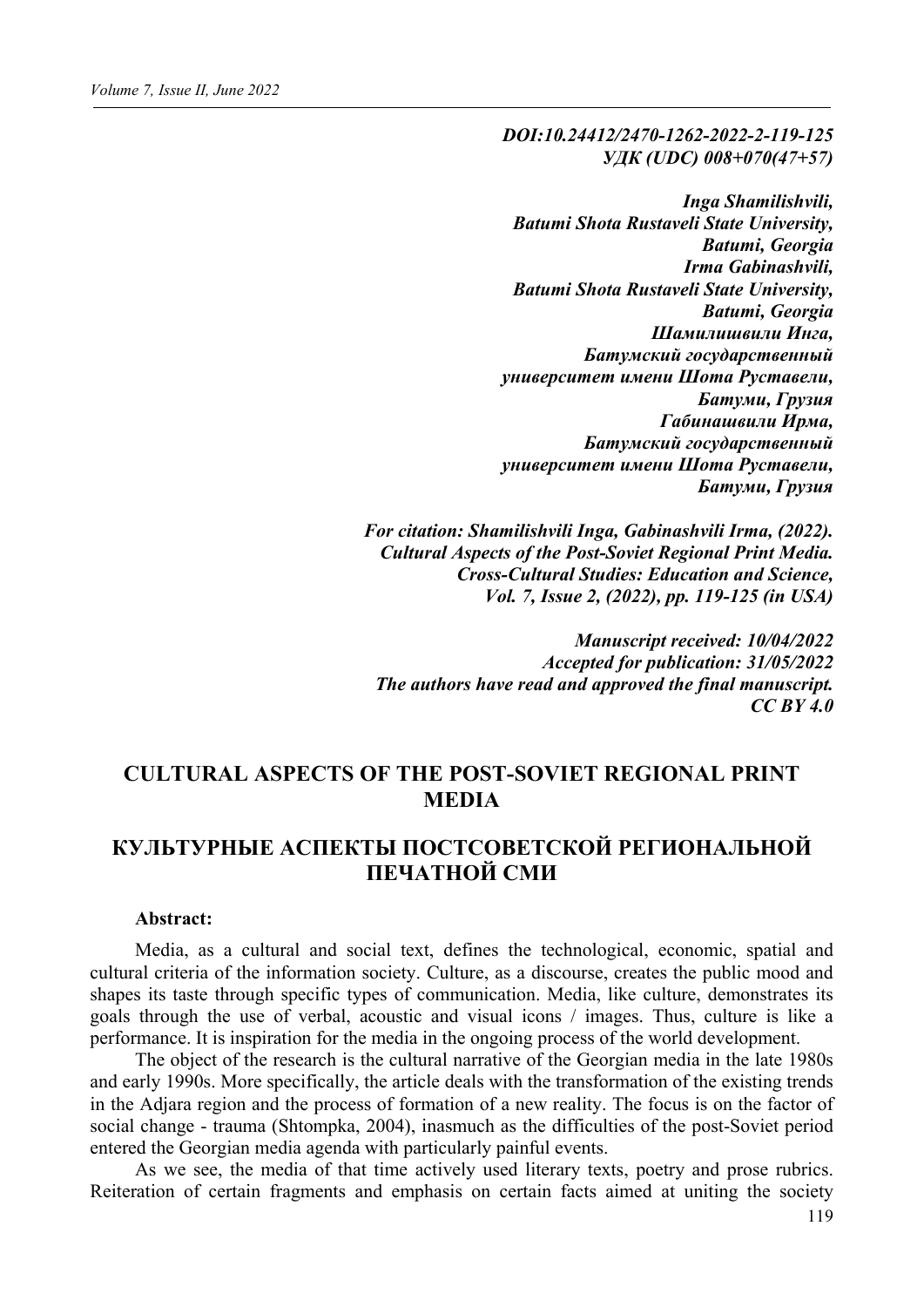around common challenges and recurring tragedies. The cultural codes accumulated in the Georgian society clearly fitted into cultural meanings. The new trend established in the regional media, combined different types of journalistic material reflecting current processes and objective reality. This trend, like critical realism, aimed to lustrate the vicious sides of society for the reader. It should be noted that each style and sub-style of journalistic work had an informative, analytical and artistic-publicist direction, more precisely - genres.

Analysis of the regional papers of 1980-1990s showed the role of the media in Adjara region - how it tried to transform the reality and form a new reality in Post-Soviet Georgia. We have observed the importance of literary texts and publicist letters in the process of rethinking new data. The regional governmental publication "Soviet Adjara," published in 1980-1990, clearly reflected the content of the regional official print media policy, public sentiments, the disintegration of the common fabric of values and the beginning of inevitable changes. Regardless of the format of the print editions, they still reflect certain cultural aspects and the combination of the media texts is a cultural characteristic of the given epoch.

**Keyword:** media, culture, region, texts, narrative

### **Аннотация:**

Медиа как культурный и социальный текст определяет технологические, экономические, пространственные и культурные критерии информационного общества. Культура, как дискурс, направляет общественное настроение и в то же время формирует его вкусы с помощю специфических коммуникаций. Медиа, как и культура, демонстрирует свои цели с использованием вербальных, акустических, визуальных образов, и поэтому культура как перформанс рассматривается как движущая сила непрерывного развития.

Цель исследования – культурный нарратив грузинских СМИ конца 80-х - начала 90-х годов ХХ века, конкретно трансформация существующих тенденций и процесс формирования новой реальности в Аджарии; В центре внимания находится фактор социальных изменений травма (Штомпка, 2004), поскольку трудности постсоветского периода болезненными событиями вошли в повестку дня грузинских СМИ.

СМИ того времени активно использовали художественные тексты, литературные произведения, поэзию, прозаические рубрики и медиатекст, чтобы постоянно объединять аудиторию, напоминая и подчеркивая актуальные фрагменты общих проблем и повторяющихся трагедий. В грузинском обществе накапливались культурные коды, которые часто выражались в эмоциях, четко соответствующих культурным смыслам.

Интересна новая тенденция, сложившаяся в региональных СМИ, сочетающая в себе разнотипные журналистские материалы, отражающие текущие процессы и объективную действительность. Это течение, как и течение критического реализма, стремится осветить перед читателем порочные стороны общества. Следует отметить, что каждый стиль и подстиль журналистской работы имеет информативную, аналитическую и художественнопублицистическую направленность, точнее даже-жанровую.

Культурный контекст СМИ, отраженный в газетах региональной прессы 1980-х и 1990-х годов, показал роль СМИ Аджарского региона в процессе трансформации и формирования новой реальности в постсоветской Грузии прошлого века. Региональное правительственное издание «Советская Аджария», выходившее в 1980-90-х годах, хотя и аффилировано с различными учреждениями, но четко отражает содержание региональной политики официальных печатных изданий, общественные настроения, распад общей ткани ценностей и начало неизбежные изменения.

**Ключевые слова:** Медиа, культура, регион, текст, нарратив.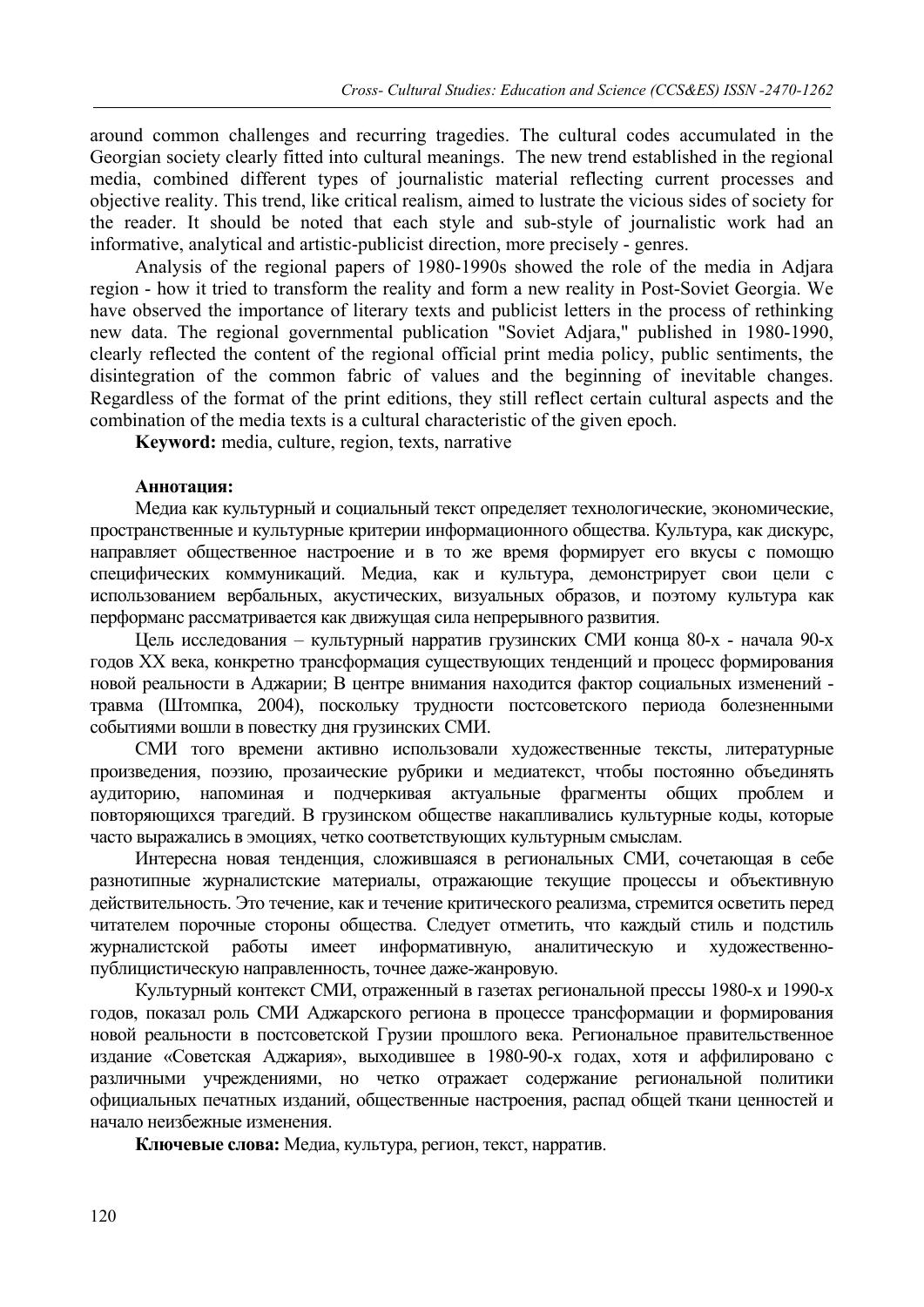#### **Introduction**

Media, as a cultural and social text, defines the technological, economic, spatial and cultural criteria of the information society. Culture, as a discourse, creates the public mood and shapes its taste through specific types of communication. Media, like culture, demonstrates its goals through the use of verbal, acoustic and visual icons / images. Thus, culture is like a performance. It is inspiration for the media in the ongoing process of the world development.

The object of the research is the cultural narrative of the Georgian media in the late 1980s and early 1990s. More specifically, the article deals with the transformation of the existing trends in the Adjara region and the process of formation of a new reality. The focus is on the factor of social change - trauma (Shtompka, 2004), inasmuch as the difficulties of the post-Soviet period entered the Georgian media agenda with particularly painful events.

### **Literature Review**

The National Liberation Movement, which intensified after the tragic events of April 9, 1989 (dispersal of peaceful protesters by the Soviet army in Tbilisi), turned the country back to the history, giving impetus to the representation, remembrance and rethinking of past tragedies and battles. After April 9, the contours of a new, non-Soviet future were revealed, the best result of which was April 9, 1991 (restoration of Georgia's independence). The events occurring in the country took the society into a new dimension. In the process of perceiving and rethinking April 9, old and new moods of the society were linked and shifted from the informal to the public space. From this point of view, Nugzar Japaridze's article "I Have Innumerable Possessions" ("Soviet Adjara" №103, 1989) is particularly interesting. The author of the article skillfully uses the method of collective memory (Halbwax, 1992) to support his views and tries to express regret by emphasizing representative forms, reminding the public of the problem by reproducing specific narratives and icons. In addition to the main topic (April 9), mass gatherings include a topic that is relevant to different types of society. In the speeches of individual speakers, the following narratives were heard: "Years and decades will pass, new generations will come and read the bloodstained history of the struggle for freedom. We will all remember April 9, 1989, the day when the Georgians woke up, united and turned themselves towards one flag" ("Soviet Adjara", №68, 1990). The theory of collective / cultural trauma can be used as a theoretical framework for the discussion of the article. According to J. Alexander, events and facts will acquire the effect of cultural trauma, only if trauma-bearing groups emerge. Trauma should have the form of a universal narrative. The narrative will be successful if attention is directed towards the nature of the pain and victim, connection the trauma victims to a wider audience, sharing responsibility. The narrative must show that the traumatic event affected not only one group, but the whole society. The narrative should reveal who is the culprit, who is responsible for what happened (Alexander, 2004). Reading Georgia's recent history in the light of protests is an important perspective that can make a significant contribution to understanding and evaluating recent history, even though the events of April 9 developed in Soviet Georgia.

April 9, 1989 is distinguished in terms of form, content or outcome, as it is motivated by an aroused sense of national identity. The symbols, banners, slogans, vocabulary of speakers, historical figures or religious symbols used at the rallies repeat the form and content of the protest rallies in Soviet Georgia. At the demonstrations, Kakutsa Cholokashvili was portrayed as a soldier fighting against the Soviet occupation. Flying of the Georgian national flag revived the memory of 1918 when the first democratic republic of Georgia was established. The cross, the symbol of the "redemption of the world" was also frequently used. According to American sociologist Eviatar Zerubavel, "Collective memory is common to families, ethnic groups, nations, and other mnemonic entities" (Zerubavel, 2004). Collective memory is not a mere collection of personal memories of members of any unity. It includes memories that are common to all members of a group. These techniques are often used in political rhetoric. Not only was the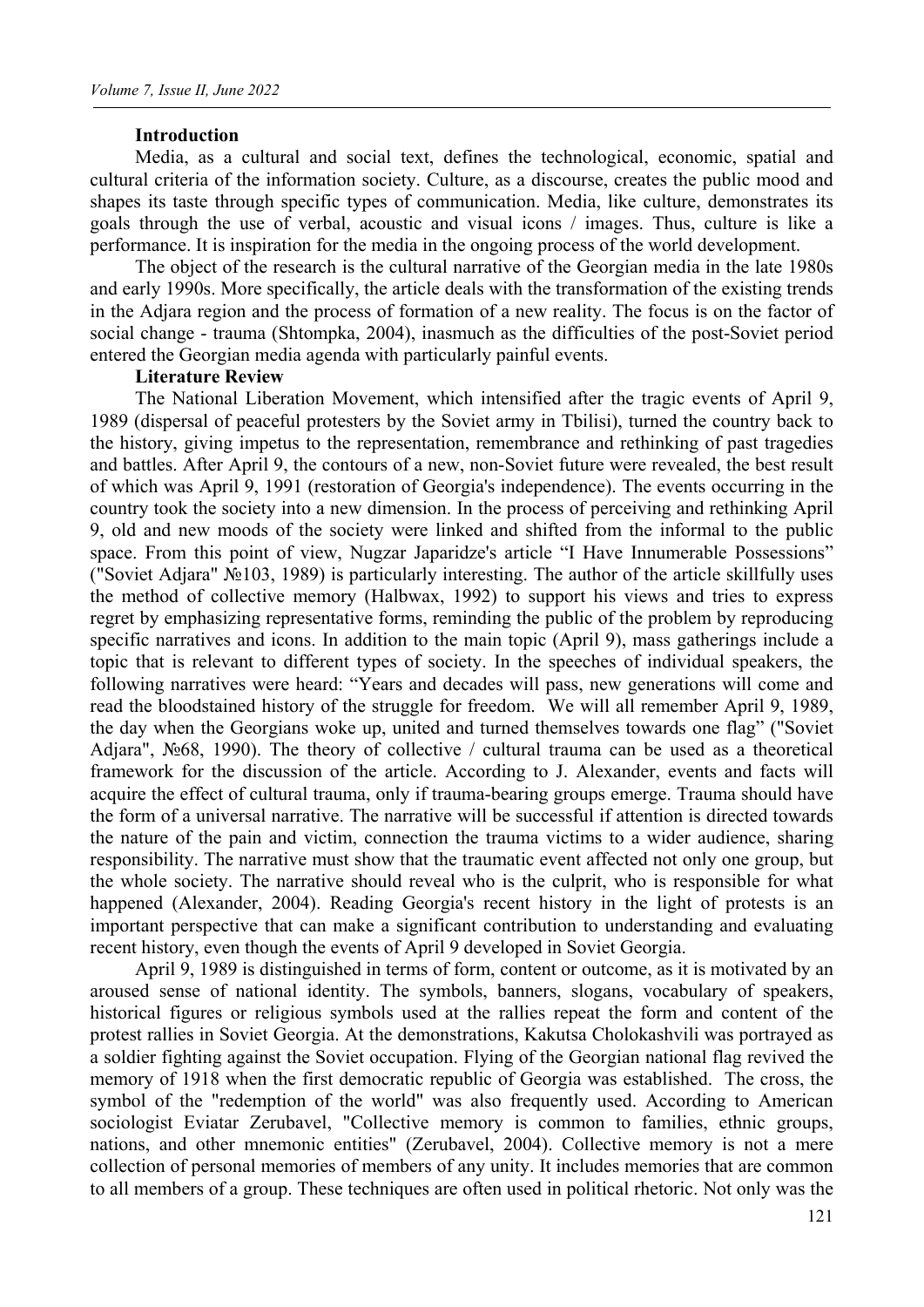political space saturated with this pathos, but the creative area as well: literary works, publicist materials and the periodical press. The newspaper "Soviet Adjara" was no exception. Authors of the articles reflected objective reality, retold real stories and presented journalistic products saturated with elements of artefacts and mythology. Based on the analysis of newspaper publications of this period, it can be assumed that the events of the 1990s can clearly be placed within the narrative of Shtompka's "Victory Trauma." The events depicted in the articles have all the features of cultural trauma. According to Shtompka "only traumatic, sudden, fundamental and unexpected events can be considered as traumatic" (Shtompka, 2004: 157-158). In the materials of the newspaper "Soviet Adjara" (1989-1991), emotions like joy, sorrow and mourning were mingled. Here we can distinguish the method of turning the trauma into a triumph" (Volkan, 2007). On April 9, 1991, at a special session of the Supreme Council of the first convocation, the President read the results of the "Independence Referendum" held on March 31 and said that Georgia would restore state independence and occupy a worthy place within the world community. The final sentence of this historical statement echoes the prevailing sentiment in the society, which turned the "trauma into a triumph" (Volkan, 2007). The process of replacing the tools of ideological domination of the Georgian media freed from Soviet censorship was connected to the publicist texts having literary content. "The media may not dictate people what to think, but it can dictate the audience" (Cohen, 1995). During epochal changes, the media helps the public, as it becomes a cursor to timely describe events in a language understandable to the masses and deliver the right messages to its customers during the giant transformations. However, the unique ability of the media to create specific environment and give a media event a subjective character is an even more important part of the process that is caused by a unified influence of the media.

When dominant values repeat the views of a common discourse or position in different ways, they are given natural undertones through the media. In such cases, the media has a dominant role - to reach public consensus (Hall, 1980). Umberto Eco's words "Signs of the postmodernist vision are peculiar to all eras in times of spiritual crisis" (Eco, 2012) reflect the message of the national narrative. In the 1990s, there was formation of different attitudes, events were perceived in a different way, there was propaganda of non-Soviet rules. These aimed at accelerating the process of formation of new thought systems in order to overcome the collapse of the Soviet ideology. The influx of information and media introduced a tendency to expel reality from the public life. The policy of publications of this period corresponded exactly to all the main signs of the postmodern era and was formed as: deconstruction, uncertainty, ambiguity, fragmentation, the death of the author, author's mask, creation of a new type of reader, intertextuality… There was a need of rethinking Postmodern sensitivity and understanding the Universe as a universal text. Literary reflections voiced in the media in the early 1990s gave way to existential fear. Media narratives of public condemnation united the Georgian society around the idea of freedom. The literary narrative related to the political discourse focused on a new era, new dates and cultural-literary tendencies: Representation of new names, faces, events and dates led to a subconscious path that demanded the return of the new or well-forgotten old names and facts, revival of symbols, etc. Newspaper portraits, essays published in "Adjara" brought to life the names of the national heroes and historical figures. Together with the names of Iakob Gogebashvili, Akaki Tsereteli, Ilia Chavchavadze, the names of Adjara liberators were frequently mentioned. Articles and literary texts published in "Adjara" described the political and cultural life of the Georgian Democratic Republic. The recollection of past events and personalities formed the basis for the creation of a new narrative. For this purpose, the bridge was built between the present and the Democratic Republic of Georgia. May 26, 1918 - the Independence Day of Georgia was evaluated as the glorious achievement of the Georgian people.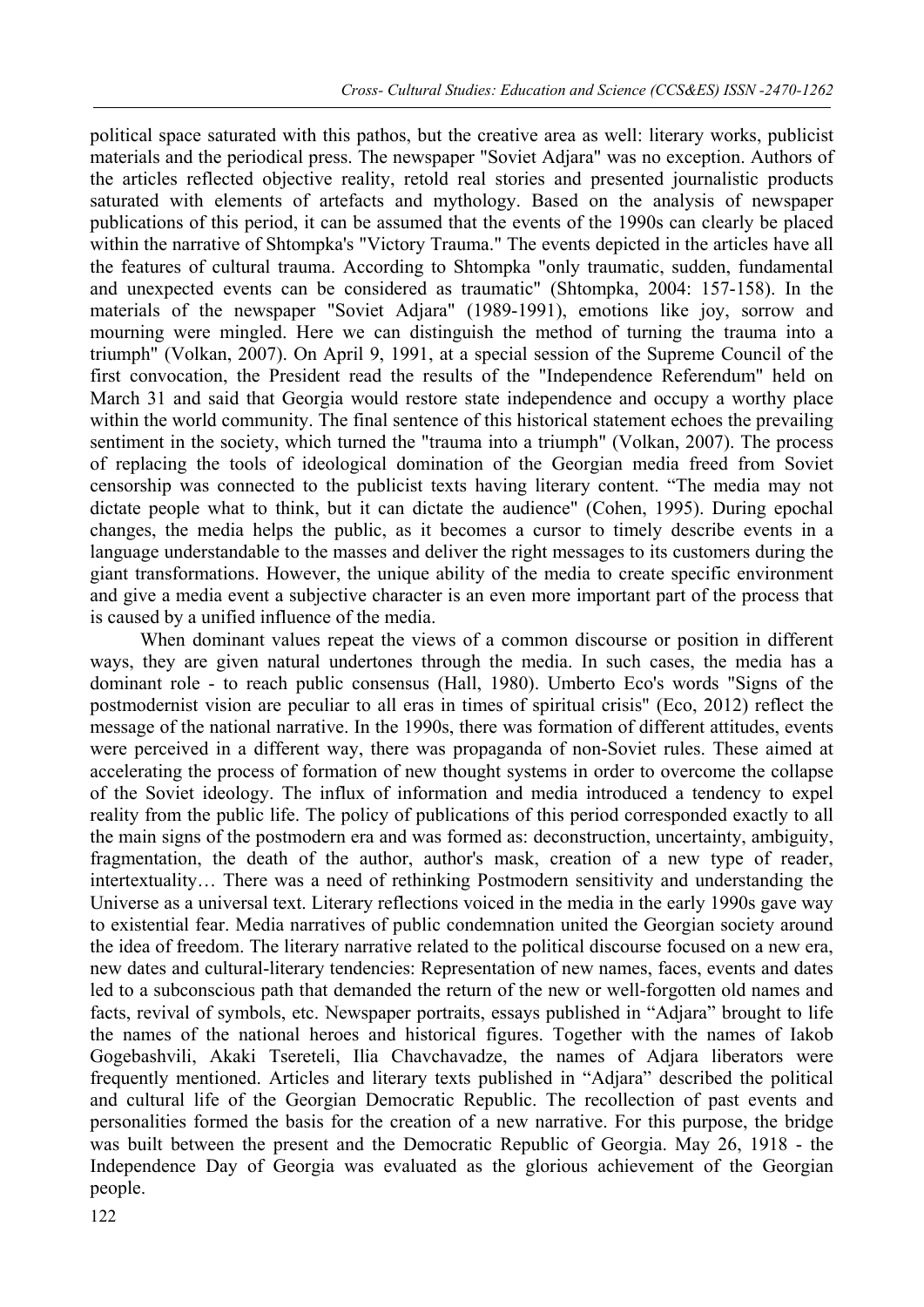After April 1989, emotions like pain, anger, grief, mourning "reigned" in the society. These were the first reactions of the public that created the collective memory of the Georgian society. Vygotsky (1981, 1987), Bakhtin (1986) and Taylor (1985) focused on how individuals interact with each other in the process of giving meaning to facts and events, how they use the "cultural tools" that equip them with their own social and cultural environment. In the study of history and memory issues, it is language and narratives that attract particular attention. In Georgia, as in other counties of the Soviet Union, in the post-1989 period, the wave of "active oblivion" of the Soviet past (Assman, 2011) started with the disappearance of monuments and memorials. This process was characterized by agitated mood, which became an integral part of the collective memory of the people and took on the character of Nora's "revenge." These events were memorable with equally relevant and spectacular elements for all parts of the country, especially the regions where civic positioning captured the public attention with loud activities. After the collapse of the Soviet Union, the escalation of nationalist sentiments pushed many citizens and politicians towards destruction of Soviet art. Most often the targets of the demolition were the monuments of Lenin and Stalin. In this regard, one of the best examples is M. Chokharadze's short story "Monument" ("Adjara", №75, 1991) printed on the pages of the newspaper "Adjara." The short story tells the story of demolition of Lenin monument in one of the villages of Georgia. The story clearly shows the protagonist's attitude towards the past, thus showing the result of the interaction of history and memory. According to Pierre Nora's conceptual framework, the main purpose of such a process is to stop time, embody the intangible, and combat the process of forgetting (Nora, 1989). A place of memory can be any place where people search for the meaning of history or try to relate their own family history to some idea of national or global scale. It is noteworthy to recollect the author's (M. Chokharadze) own words: "Someone cursed him (Lenin) in his childhood not to be buried after death. He is already dead but no one intends to bury him." This sentence reminds us a famous Georgian film "Repentance" (T. Abuladze, 1986) and draws the reader's attention to the fact that the personalities that dominate modern Georgia no longer rule, and it is the mission of young people to convey this information to the public ("Adjara", №75, 1991). This artificially constructed reception was stemmed from a specific socio-political context; the breakdown of broad narratives in the new information age led many nations to reconstruct nature and content of former leaders, prominent figures and symbols (names of cities, streets, institutions).

## **Materials and Methods**

The paper focuses on the synthesis of media and national thought, as the relationship between the public and the media. Description of media texts from 1989-1991 are linked to the ongoing social, economic and political changes in the country. Research methodology is complex and includes: historical, functional, typological and structural methods. Content analysis and case study (April 9, 1989) have also been used. The newspaper "Soviet Adjara" (regional print publication of the 1980-1990) has been used as an empirical material.

The print media of 1980-1990 is varied. Ideological influences of the Soviet era are distinguished in the reports of the ALCC, SCCP congresses and speeches of the officials. Alongside with them we find analytical articles of an ideological nature, which clearly outline the consequences of current and ongoing trauma undertaken by the public. J. Alexander says that when the public or individual environment suddenly changes, it becomes more and more common for actors to talk about the trauma they have endured. The current social activities in Adjara region begin with the transformation of trauma into a social event. In this regard, the first sanctioned public speeches on the pages of the newspaper "Soviet Adjara" became the most effective and resonant platform for the self-expression of the members of the national movement at that time.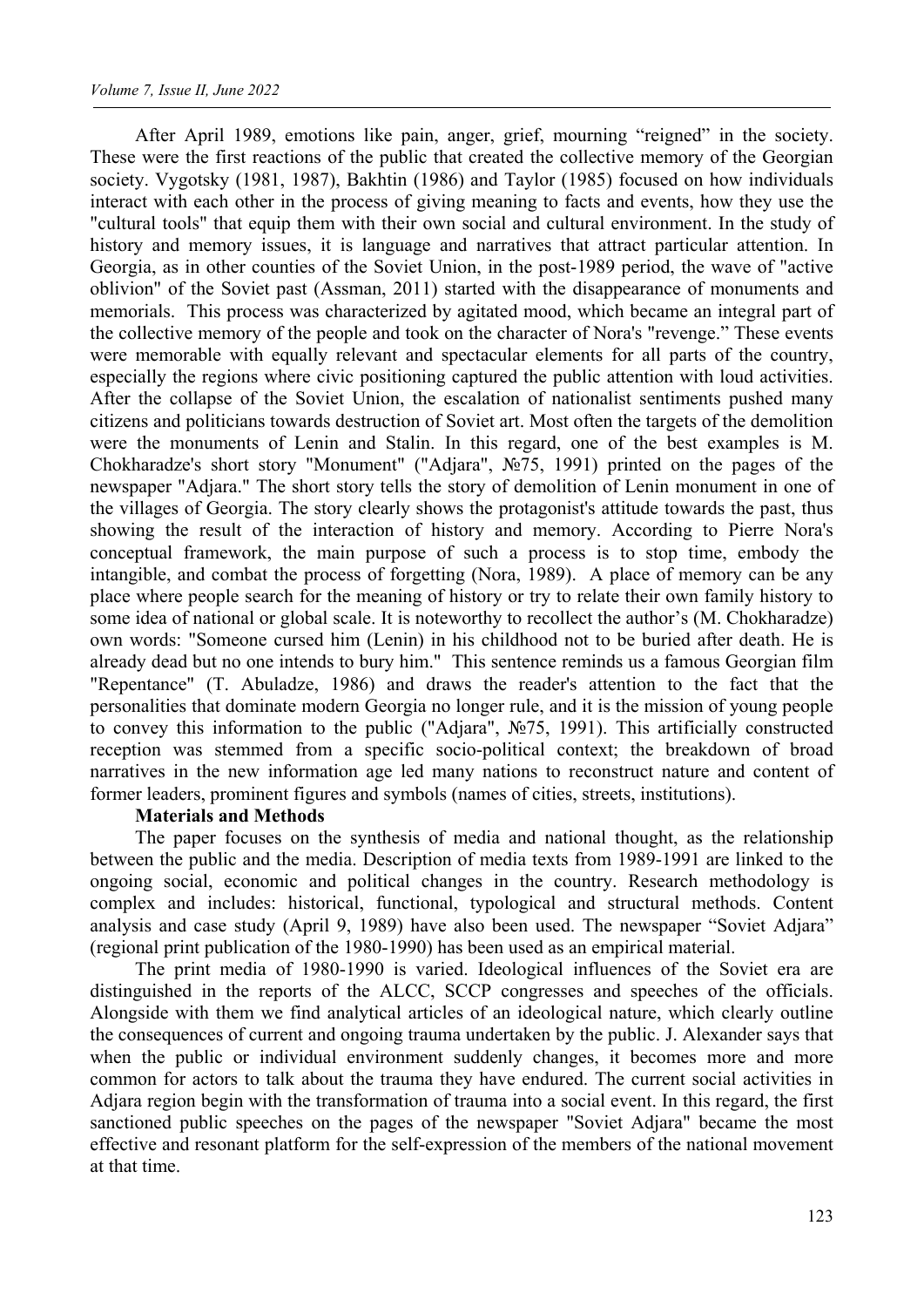#### **Results and Discussion**

As we see, the media of the period under study actively used literary texts, poetry and prose rubrics. Repetition of certain fragments and emphasis on certain facts aimed at uniting the society around common challenges and recurring tragedies. The cultural codes accumulated in the Georgian society clearly fitted into cultural meanings. The new trend established in the regional media, combined different types of journalistic materials reflecting current processes and objective reality. This trend, like critical realism, aimed to lustrate the vicious sides of the society for the reader. It should be noted that each style and sub-style of journalistic work had an informative, analytical and artistic-publicist direction, more precisely - genres.

While talking about the printed media, a considerable attention should be paid to the study of the linguistic means and stylistic devices. Attention is drawn to the media expressions and language of the epoch, technological capabilities and the words, the meanings of which depend on where and when, in what context they were used. The media uses words that give power to verbal acts. No matter how understandable the discourse of the newspaper material is, the reader is still an active participant in constructing the meaning of the text. "The reader not only decodes characters and meanings, but searches for the codes needed to understand the discourse "(Hall, 1980). The reader examines the mythical meanings generated by the accents of the text. He/ she is not only the user of the coded meanings but is the creator of the default story in the text.

Along with reviews, sketches, portraits, feuilletons, we often find pieces of poetry saturated with ideological sentiments on the pages of the newspaper. Here we find worries about the consequences of the chaotic situation in the country, the change of people, the fragility of moral qualities.

## **Conclusion**

Analysis of the regional papers of 1980-1990s showed the role of the media in Adjara region, how it tried to transform the reality and form a new reality in Post-Soviet Georgia. We have seen the importance of literary texts and publicist letters in the process of rethinking new data. The regional governmental publication "Soviet Adjara," published in 1980-1990, clearly reflected the content of the regional official print media policy, public sentiments, the disintegration of the common fabric of values and the beginning of inevitable changes. Regardless of the format of the print editions, they still reflect certain cultural aspects, and the combination of the media texts is a cultural characteristic of the given epoch.

#### **References:**

- 1. Alexander Jeffrey C; "Cultural Trauma and Collective Identity". University of California Press, Published to California Scholarship Online: March 2012;
- 2. Assmann J., "Cultural Memory and Early Civilization: Writing, Remembrance, and Political Imagination," Cambridge University Press, 2011;
- 3. Bakhtin M. M., "Forms of Time and Chronotope in the novel," "Literary-Critical articles" (121-122) Moscow, 1986;
- 4. Cohen S., "State Crimes of Previous Regimes: Knowledge, Accountability, and the Policing of the Past. Law & Social Inquiry 7-50, 1995;
- 5. Covach B., Rosenstal B. "Elements of Journalism. What should journalists know and what is expected by the society," Printing Press "Impress", Tbilisi, 2006.
- 6. Halbwachs M., "On Collective Memory," Chicago, USA, 1992;
- 7. Karumidze Z., "Post-Soviet Georgia and Postmodernism," 2011;<br>8. Mcluhan M., "Understanding Media," The Extensions of man. 19
- Mcluhan M., "Understanding Media," The Extensions of man, 1964;
- 9. Moll A., "Socio dynamics of Culture," Moscow, 1973.
- 10. Nora, Pier. Between Memory and History: Les Lieux de Memoire, University of California press. 1989;